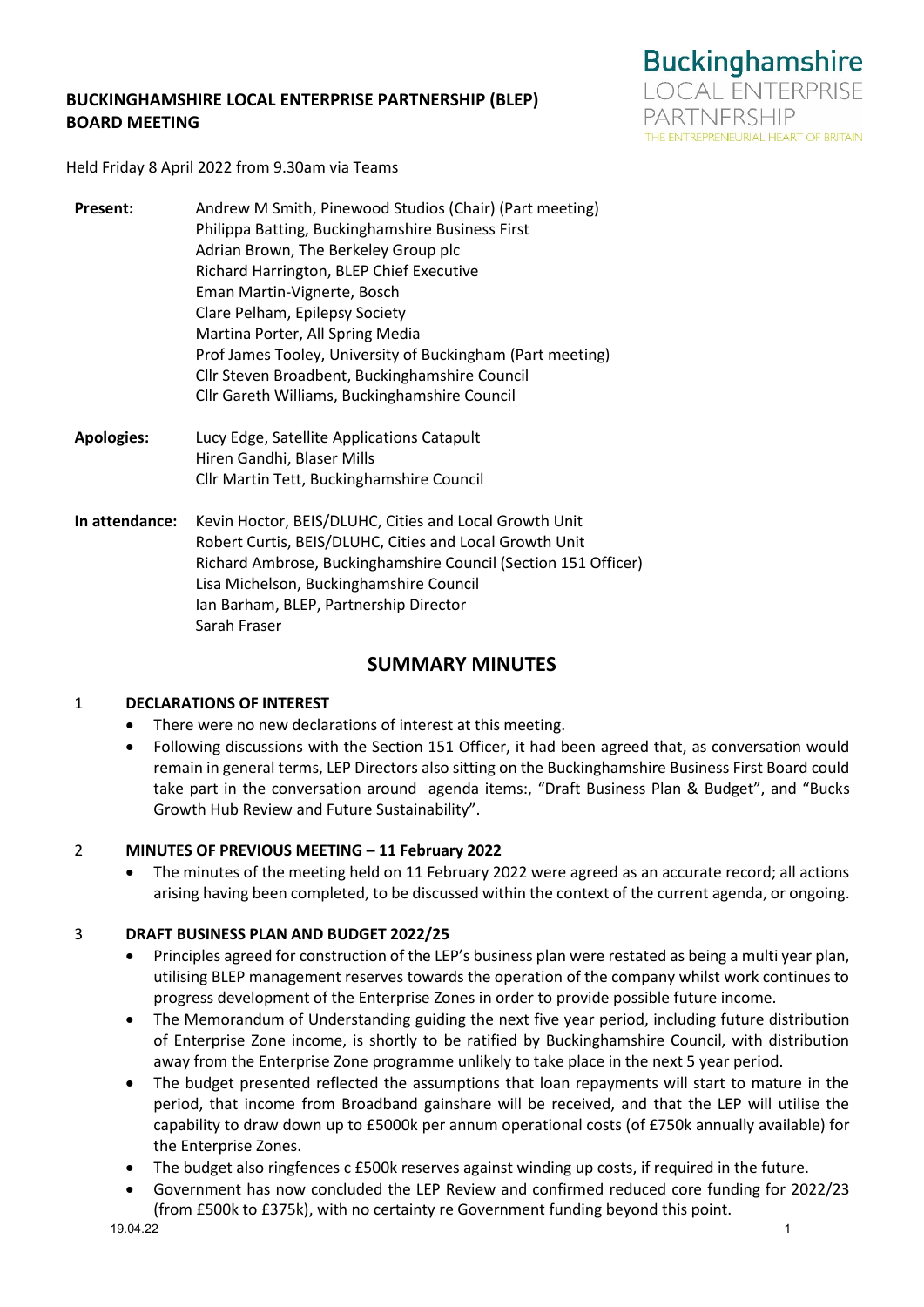- Funding for Growth Hubs has seen 50% cuts on 2021/22 levels (15% reduction on pre-pandemic levels). Provision has been made within the BLEP business plan to prioritise business support and skills activity, as it is considered these activities will be core to the LEP's work going forward.
	- The business plan outlined the future scope of activity for the LEP as:
		- ➢ Maximisation of Enterprise Zone returns.
		- $\triangleright$  Monitoring capital programmes/confirming lessons learned for future use, if required.
		- $\triangleright$  Production of local market intelligence/data.
		- $\triangleright$  Support for the skills agenda.
		- $\triangleright$  Support for SMEs and start up organisations, with a particular emphasis on innovation.
		- ➢ Continued work to support County Deal discussions with Government.
- The budget has been prepared on a flat line basis for both staff and programme costs and reflects an increased number of staff, recruitment planned to roles around Strategy, Finance & Assurance, and Enterprise Zone support. The LEP will also, in the future, be building capability around business case/business proposition creation, including commercial propositions which will allow greater freedom in constructing programmes which will meet local needs.
- Programme costs will be allocated to business support and the skills agenda, and discussions will be held at a future meeting regarding sustaining business support activity.
- Work to establish definitive outputs against which the LEP will be monitored and evaluated, will be developed as part of the delivery plan for Government, triggering the release of core funding.
- Metro Dynamics are examining economic development structures within Buckinghamshire and how these can best be aligned to support achievement and delivery of a County Deal.
- The Board recognised the executive team has been operating in a period of great uncertainty and commended the business plan and budget presented as a good foundation for work going forward, welcoming the focus on evaluation and lessons learned, and noting the annual review process to ensure the business plan/budget remain fit for purpose.

### **The Board:**

- **Agreed the draft business plan and budget, as presented.**
- **Requested that clarity be provided to the Audit & Finance Sub Group on how Enterprise Zone funds drawn down against operational costs will be utilised.**
- **Requested the executive check and confirm the level of reserves required in the event the LEP ceases operation.**

## 4 **BUCKINGHAMSHIRE GROWTH HUB - 2021/22 DELIVERY AND FUTURE SUSTAINABILITY**

Further to the presentation provided, the following was noted:

- Growth Hub core funding has been cut by 50% on 2021/22 levels (15% on pre-pandemic levels).
- Government is yet to confirm outcomes to be delivered for core funding but it is anticipated Growth Hubs will be expected to continue to provide a "first stop shop" for businesses seeking support.
- The number of businesses contacting the Growth Hub during the pandemic increased enormously and it is anticipated this will continue as a result of pressures around Brexit, inflation and Ukraine.
- The BBF funding model shared highlighted the issues in balancing eligible/ineligible costs through differing funding regimes, recognising that without ineligible costs (usually for back office support) Growth Hubs would be unable to run programmes. This also highlighted the benefit of seeking commercial funding without restrictive covenants.
- Buckinghamshire is well-placed through its Skills Advisory Panel and Sector Sub Groups to take advantage of skills opportunities arising.
- Government recognises the excellent work undertaken by Growth Hubs but is restricted in revenue funding available to support this work.
- Government is prepared to be flexible in how Growth Hub funding is utilised and the team was encouraged to discuss suggested uses with the relevant Government department representatives.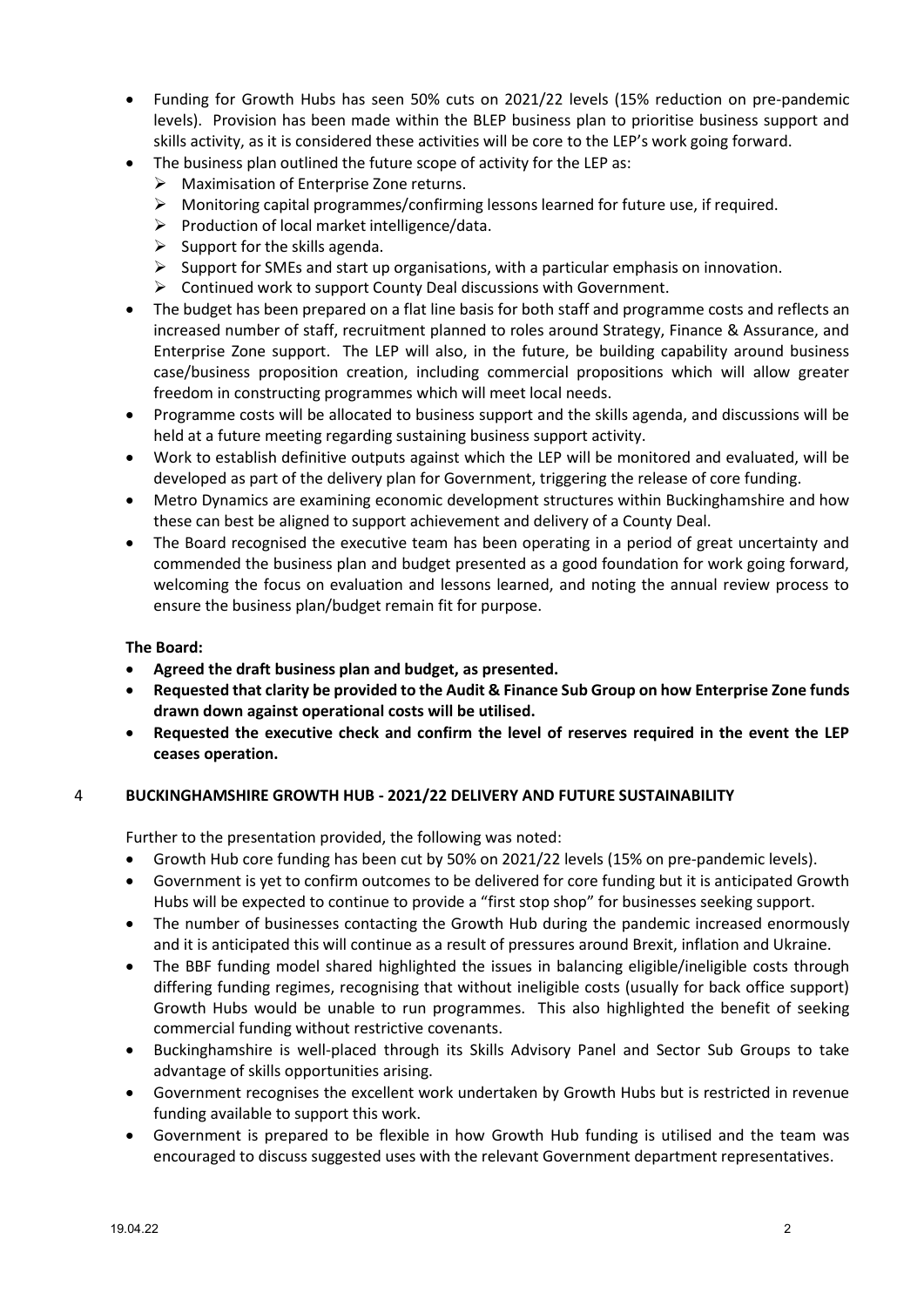• The Board offered its thanks to the BBF Growth Hub team for their work and the impressive activity undertaken during the pandemic and more recently, including the Bucks Skills Show, Business Festival and Tourism Summit.

### 5 **CHIEF EXECUTIVE'S REPORT**

Further to the report previously circulated, the Board noted:

- 5.1 • **Skills**:
	- ➢ The Skills Advisory Panel and Sector Sub Groups are working more collaboratively and aligning to be able to respond to short notice funding opportunities arising eg the recent call for bids to run Bootcamps. Two bids have been submitted from Buckinghamshire; the outcome is awaited.
	- $\triangleright$  There is likely to be funding coming forward for skills development within the Creative Industries recognising the extreme shortage of talent in the sector; c50k people required by 2025. This may be an opportunity to work collaboratively cross borders with other LEPs.
	- $\triangleright$  There continues to be a disconnect between jobs available in the county and those seeking employment in the local labour market.
	- $\triangleright$  More support is needed in schools to help young people seek and apply for jobs available. It was suggested it is a role for governing bodies to build resource into schools' budgets to facilitate this.
	- $\triangleright$  It would be useful to have flexibility from DfE around apprenticeship start times enabling students finishing courses in spring/early summer to take up opportunities immediately rather than having to wait until September, for example.

### 5.2 • **Capital Programme**:

 $\triangleright$  The Getting Building Fund programme successfully completed virtually 100% delivery of expenditure by 31 March 2022. This funding has gone into some innovative businesses and the LEP will be tracking progress of these projects.

### 5.3 • **Communications & Events Update**:

- $\geq 28$  April BLEP/Innovate UK event seeking to support businesses applying for innovation funding.
- $\geq 28$  July Westcott Space Cluster event showcasing new facilities created through GBF funding.

### 5.4 • **Bucks Advantage/Woodlands**

➢ **Richard Harrington to gain approval from the Bucks Advantage Board for Adrian Brown/Clare Pelham to attend future meetings to help steer discussions on development of Woodlands site.**

## **The Board:**

- **Noted the Chief Executive's report.**
- **Noted and approved the updated Risk Register, as previously circulated.**

#### 6 **ANY OTHER BUSINESS**

#### 6.1 Ministerial Visits to Buckinghamshire

• AS updated the Board on a number of upcoming Ministerial meetings/visits to Buckinghamshire.

#### 6.2 Data Centres

- The Board noted the increasing number of data centre planning applications coming forward in Buckinghamshire and that, whilst these facilities are important nationally and globally, they traditionally offer low employment opportunities for the space occupied. Applications coming forward need to demonstrate benefits to local businesses and to the local economy, as well as answering questions on energy usage and innovative use of renewable energy, eg hydrogen use.
- The digital agenda is one of Buckinghamshire's top priorities and the need for this type of facility (providing local resilience) will increase globally by around 45% in the coming years.

## **It was agreed:**

• **The executive team will research the benefits and impacts from data centre construction, providing an independent assessment for use by the Planning Authority to help inform the process.**